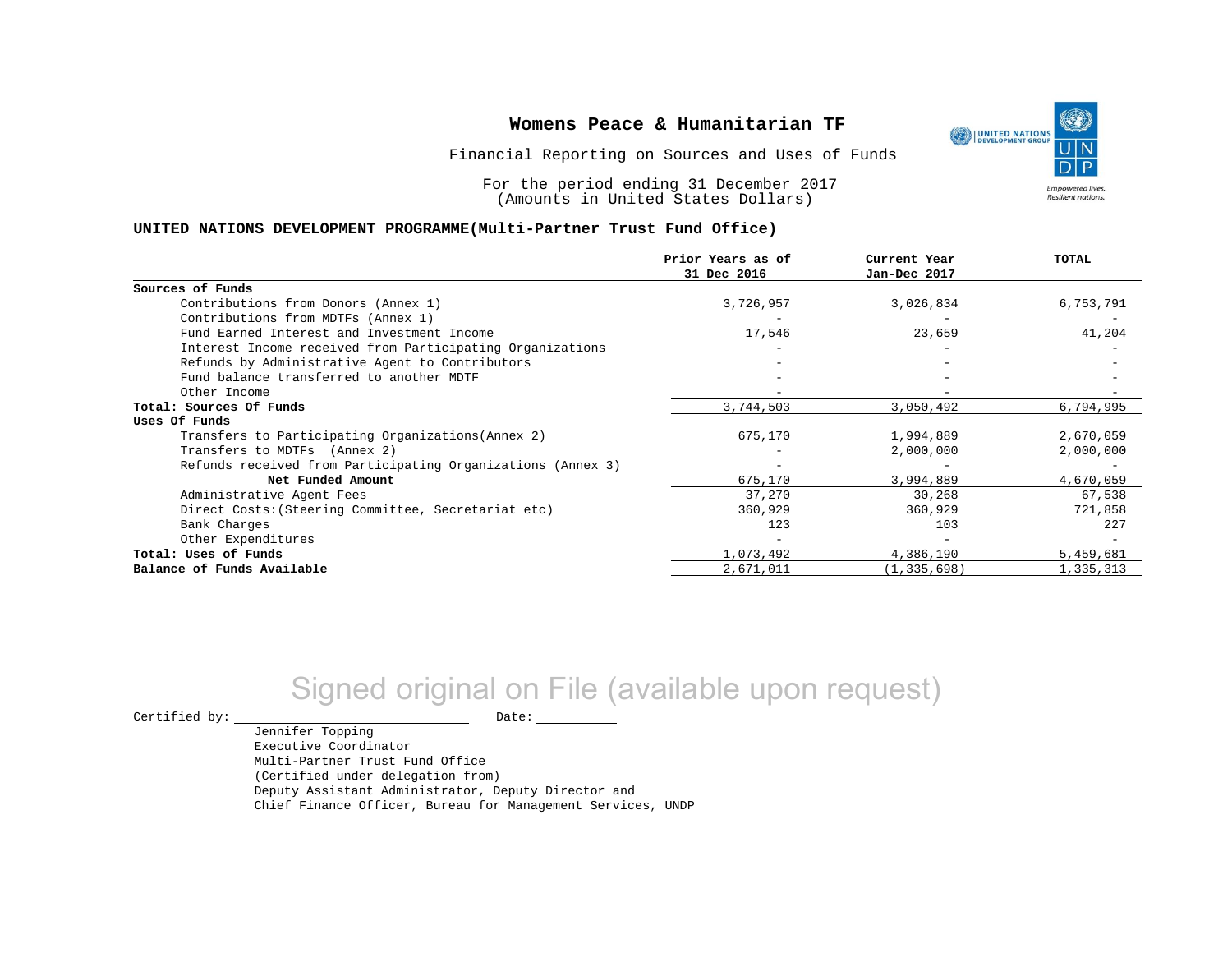

Financial Reporting on Sources and Uses of Funds

For the period ending 31 December 2017 (Amounts in United States Dollars)

### **UNITED NATIONS DEVELOPMENT PROGRAMME(Multi-Partner Trust Fund Office)**

**Annex - 1: Contributions**

|                                | Prior Years as of | Current Year<br>Jan-Dec 2017 | TOTAL     |
|--------------------------------|-------------------|------------------------------|-----------|
|                                | 31 Dec 2016       |                              |           |
| From Contributors              |                   |                              |           |
| GOVERNMENT OF AUSTRALIA        | 2,669,000         | $\overline{\phantom{0}}$     | 2,669,000 |
| GOVERNMENT OF CANADA           |                   | 1,139,818                    | 1,139,818 |
| GOVERNMENT OF IRELAND          | 105,710           | 233,396                      | 339,106   |
| GOVERNMENT OF LIECHTENSTEIN    |                   | 19,969                       | 19,969    |
| GOVERNMENT OF LITHUANIA, REPUB | 11,277            | 23,502                       | 34,779    |
| GOVERNMENT OF SPAIN            |                   | 784,687                      | 784,687   |
| GOVERNMENT OF UNITED KINGDOM   | 940,970           | 825,462                      | 1,766,432 |
| Total: Contributions           | 3,726,957         | 3,026,834                    | 6,753,791 |

# Signed original on File (available upon request)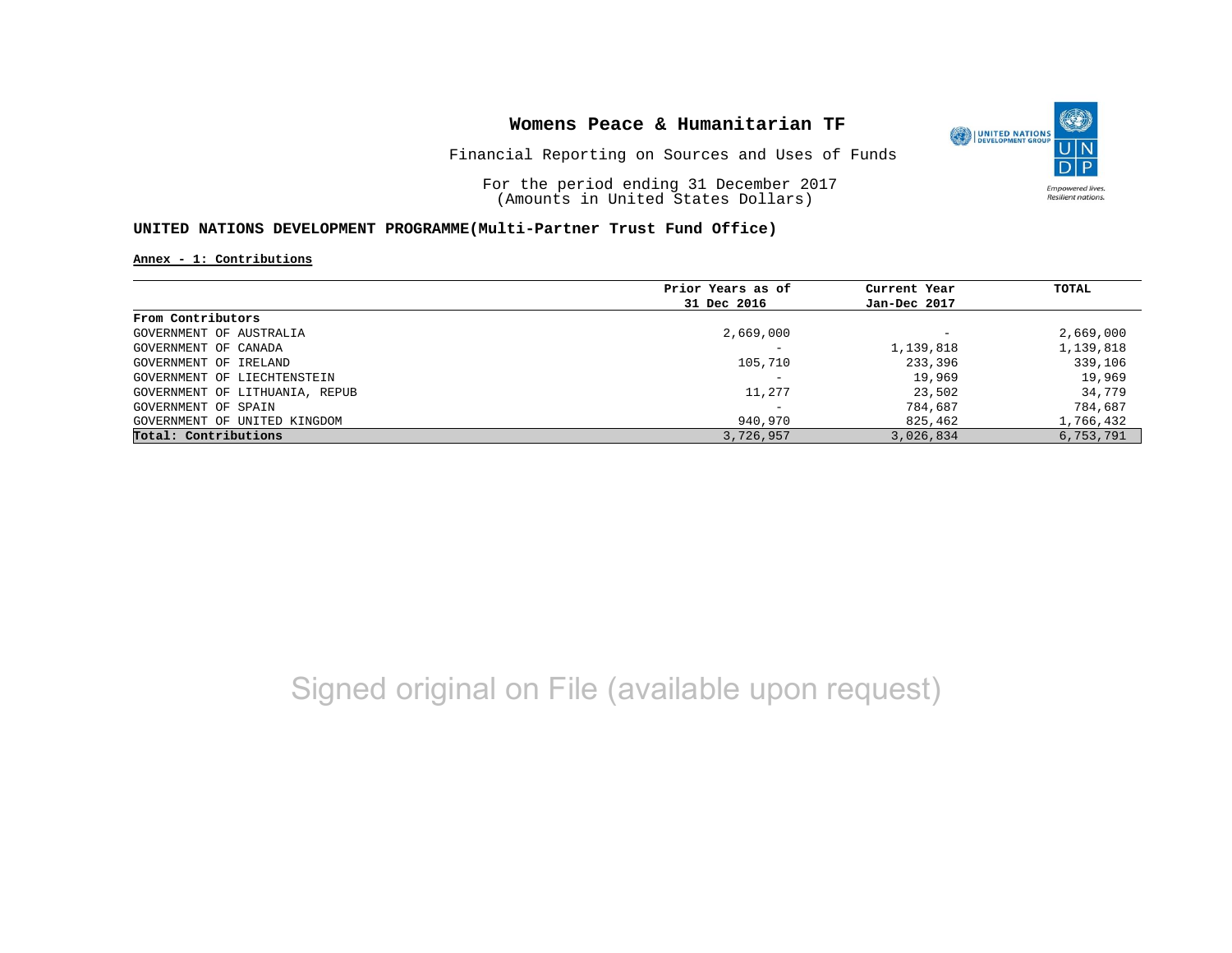

Financial Reporting on Sources and Uses of Funds

For the period ending 31 December 2017 (Amounts in United States Dollars)

### **UNITED NATIONS DEVELOPMENT PROGRAMME(Multi-Partner Trust Fund Office)**

**Annex - 2: Transfers**

|                                                    | Prior Years as of | Current Year | TOTAL     |
|----------------------------------------------------|-------------------|--------------|-----------|
|                                                    | 31 Dec 2016       | Jan-Dec 2017 |           |
| To Participating Organizations                     |                   |              |           |
| UNWOMEN                                            | -                 | 721,858      | 721,858   |
| UNWOMN NGO                                         | 675,170           | 1,994,889    | 2,670,059 |
| Sub-total Transfers to Participating Organizations | 675,170           | 2,716,747    | 3,391,917 |
| To MDTFs                                           |                   |              |           |
| COL MPTF                                           | -                 | 2,000,000    | 2,000,000 |
| Sub-total Transfers to MDTFs                       |                   | 2,000,000    | 2,000,000 |
|                                                    |                   |              |           |
| Total Transfers                                    | 675,170           | 4,716,747    | 5,391,917 |

Signed original on File (available upon request)